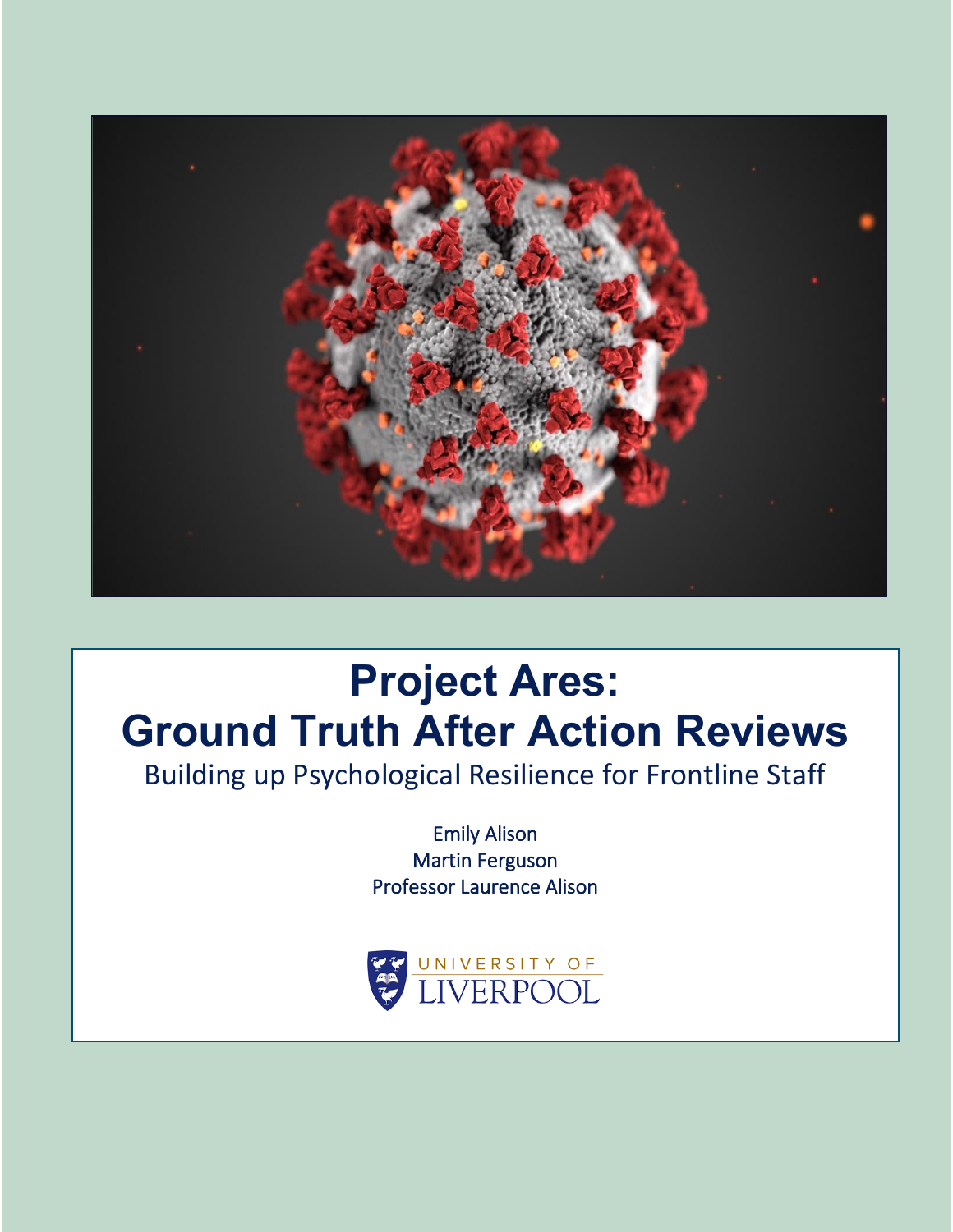## **Ground Truth After Action Reviews**

Building up Psychological resilience for Frontline Staff

The Ground Truth after action review (AAR) is part of Project ARES  $-$  a series of psychological tools to assist frontline staff in preparedness, adaptation and recovery from working in the intense operational environment of COVID-19. The following document sets out:

- 1. Why this AAR tool has been developed (NHS goals  $-$  see improvement document: Important and Urgent – Next Steps on NHS Response to COVID-19 dated 17 March 20).
- 2. The objectives set out to achieve those goals via the Ground Truth AAR tool.
- 3. Background and evidence base for such tools.
- 4. The Ground Truth AAR tool itself (this will be supplemented by a brief training video).

*Heroism often emerges out of perilous circumstance*

The Iliad

*The best way out is always through*

Robert Frost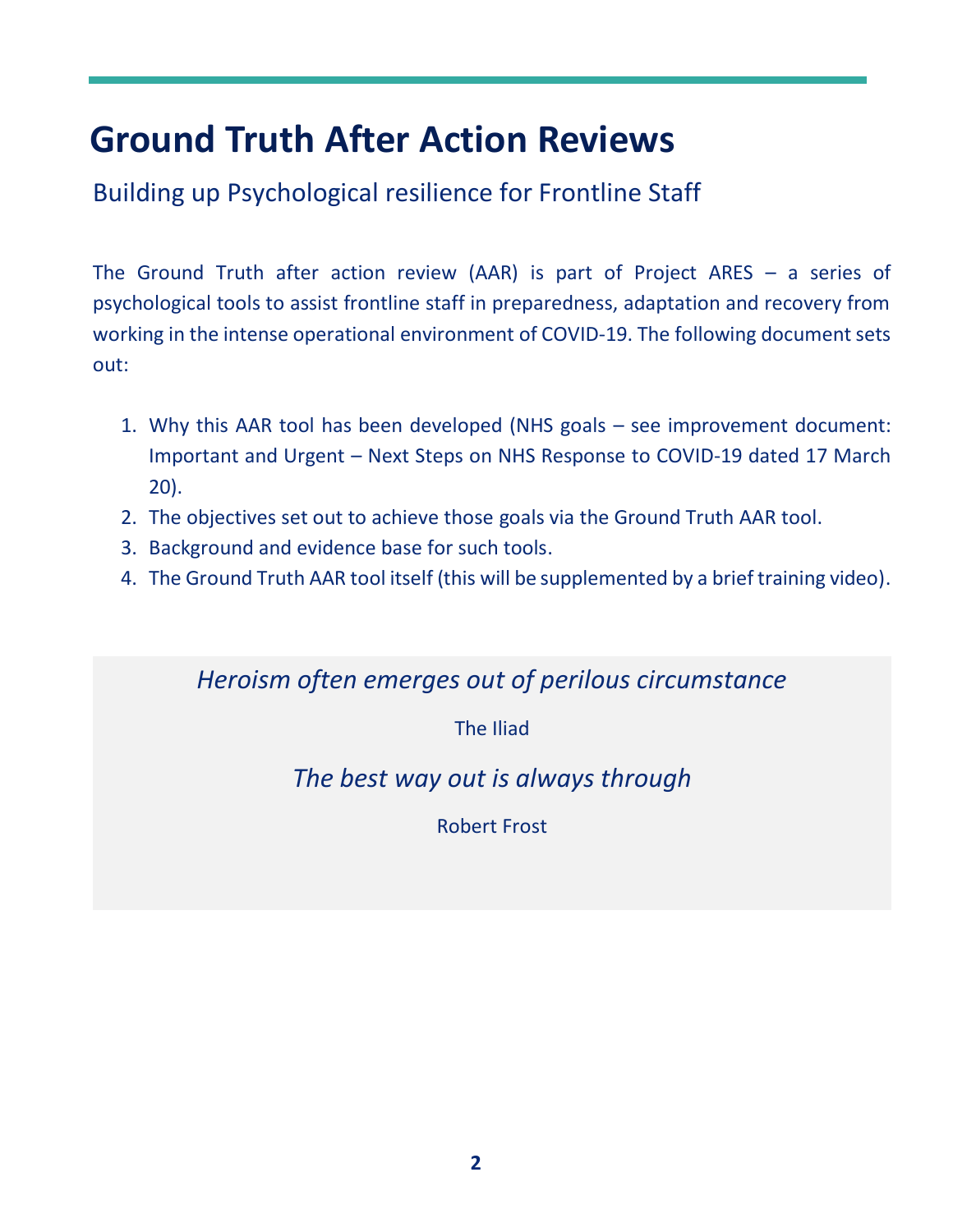## **1. Why this tool?**

NHS Goals set out within Important and Urgent – Next Steps on NHS Response to COVID-19 dated 17 March 20 (marked urgent). Ground Truth AARs support frontline responders by increasing resilience in the management of the COVID-19 crisis. Specifically, it should be used to assist staff in achieving guidelines set out by the NHS. Namely to:

- $\bullet$  Free-up the maximum possible inpatient and critical care capacity.
- Prepare for, and respond to, the anticipated large numbers of COVID-19 patients who will need respiratory support.
- Support staff and maximise their availability.
- $\bullet$  Remove routine burdens so as to facilitate the above.

The NHS Improvement document also highlights the need for the NHS to support enhanced health and wellbeing for staff (para 3.A).

## **2. How to achieve these goals**

In pursuit of these goals the Ground Truth AARs have been designed to:

- Allow staff to voice and register the daily challenges and difficulties they are experiencing.
- Harvest practical/ logistical/ strategic issues that are emerging in real time on the ground and feed that information back up the chain of command.
- Support staff to provide innovative, creative, and practical solutions to emerging challenges.
- Acknowledge and monitor the psychological/ emotional/ and organisational fatigue that is part of working in these extreme circumstances.
- Encourage a regular (ideally daily or weekly) psychological reset for staff to allow them to continue to respond proactively and positively to the next challenge.
- Provide early identification of when staff are reaching 'trauma exposure saturation' in order to ensure they access additional support and avoid burn-out. (This is also available as part of the ARES support package via Schwartz rounds and one to one online counselling).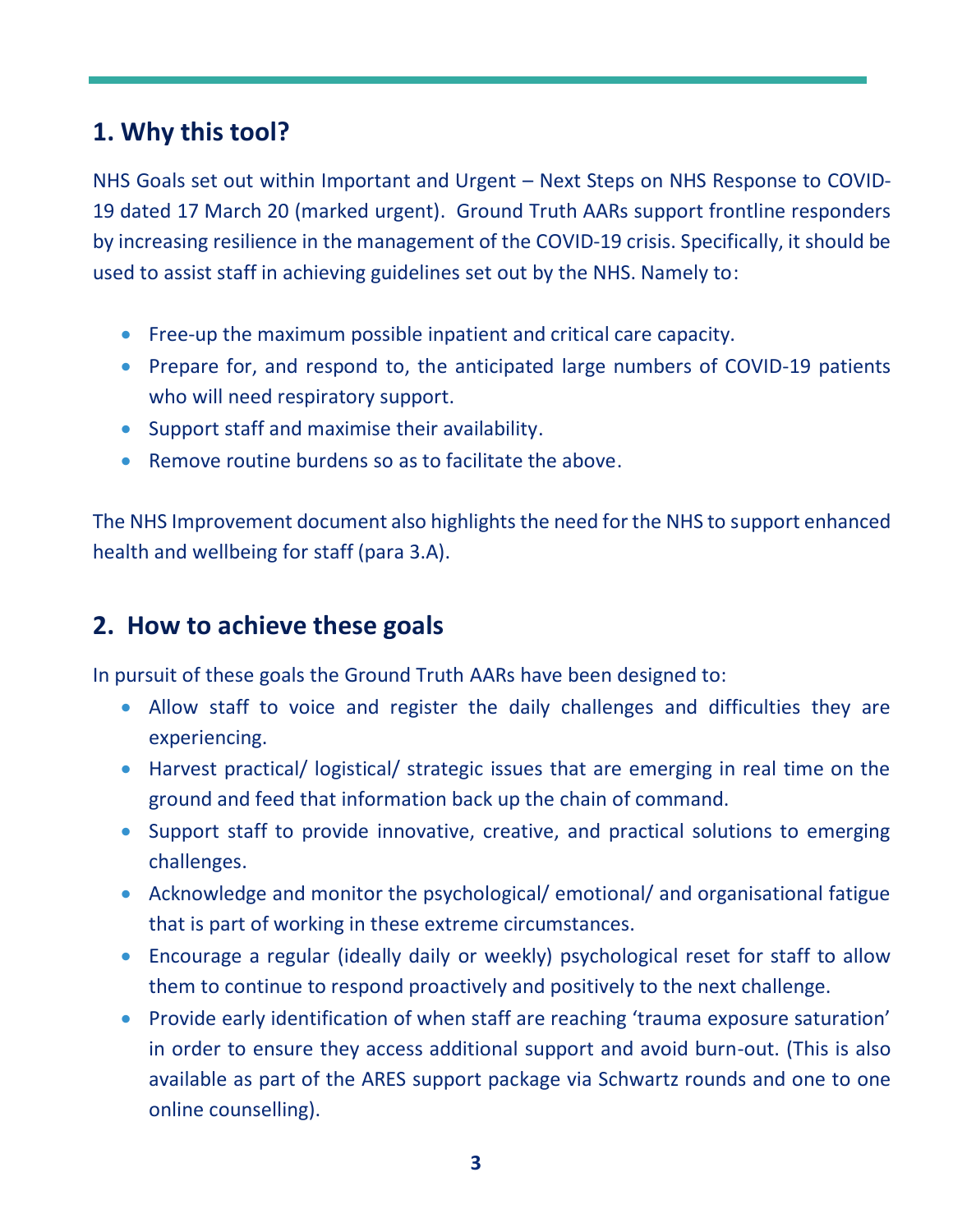#### **3. Background and Evidence Base**

AARs are not simply a process to offload negative or difficult experiences. It provides teams with an opportunity to develop a shared understanding of the challenges they face, as well as an opportunity to cope and correct as they move forward<sup>i</sup>. Good AARs allow individuals to discuss individual or team performance, identify errors or issues, and develop a plan to improve the next performance<sup>ii</sup>.

Many approaches to reducing Adverse Stress Reactions (ASR) to trauma experiences concentrate on reducing distressing emotions such as anxiety and confusion to provide stability and improve effective coping (Shapiro, 2012; Zohar, Sonnino, Juven-Wetzler, & Cohen, 2009). However, models that place too much emphasis on providing comfort, calmness and a sense of safety remove the self-efficacy required to support resilience and independent coping, for example accountability and the receiving of developmental feedback (Sarker, 2019). An over reliance on models providing comfort and calmness can actually heighten a sense of helplessness, which is a predictive factor in the development of longer term stress reactions such as PTSD (Simeon, Greenberg, Nelson, Schmeidler, & Hollander, 2005).

It is not applicable or desirable to *only* apply a trauma-recovery debrief model to the current situation (though trauma recovery is also essential). These models are about allowing emotional processing and cognitive digestion of exposure to traumatic situations. In the current situation, frontline staff are still embedded in and experiencing potentially traumatic situations on a daily basis. What they need is a AAR model that focuses on resilience building and sustaining effective goal-driven practice rather than recovering from the impact of exposure to trauma. Such performance sustaining AARs are commonly used in military, emergency medicine and other high-pressure settings. They also offer a gateway into trauma recovery services once the crisis is stabilised or resolved. Dr Nathan Smith, University of Manchester, has said, 'in the context of the COVID-19 response, where teams *will have to function under intense pressure and complexity, these types of reviews are likely to be critical for maximising what is learnt from the unique situations being encountered,*  and then using that learning to drive onward performance.'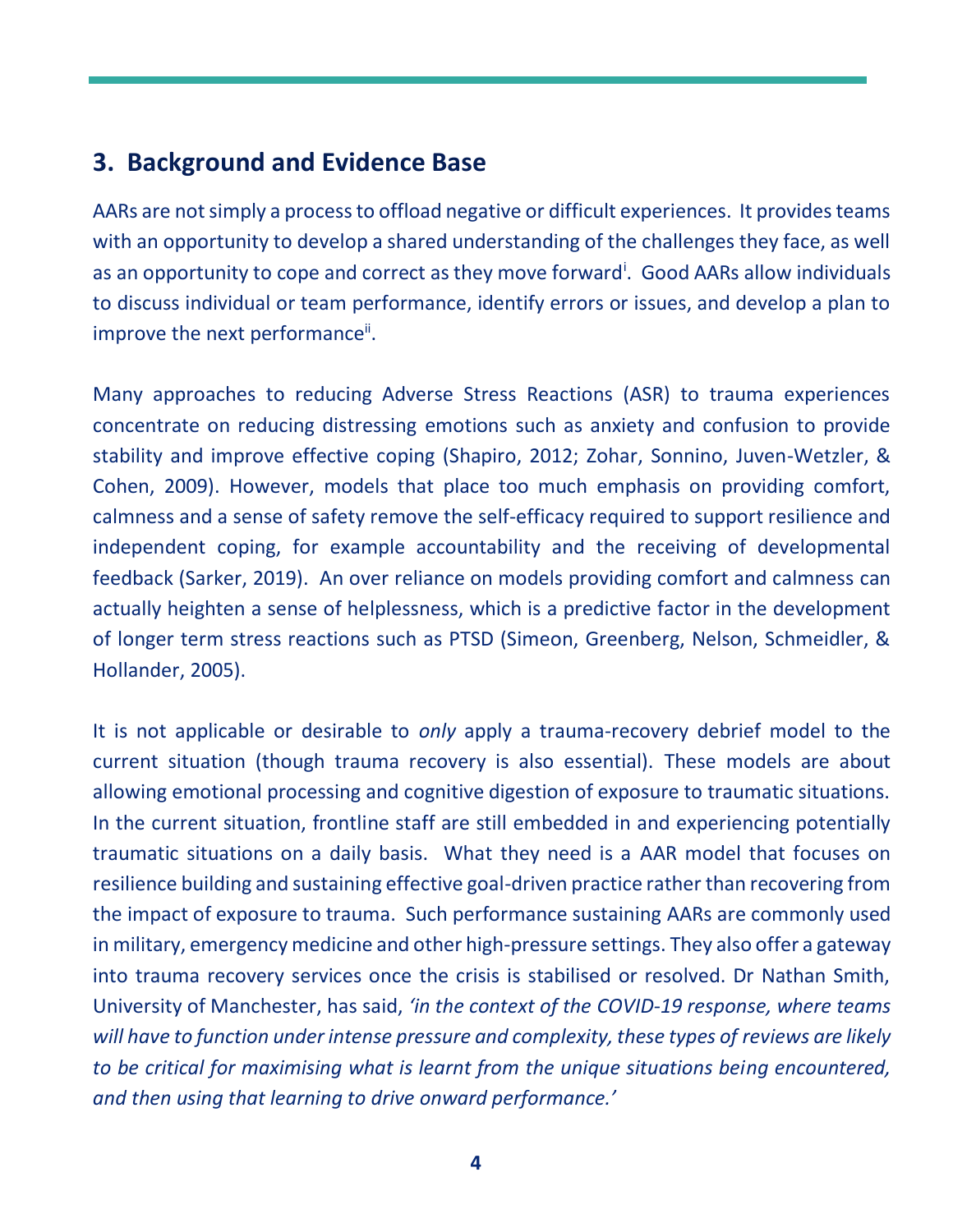**Framework for best practice:** (adapted from the Joint Commission on Accreditation of Healthcare Organisations Guidance)

- 1. **Scheduled** AARs should occur at regular intervals (end of shift/ end of week/ end of month) or after a critical incident to allow staff to review individual, team, or organisational impact and plan for improved future responses. There should not be any individual blame or judgement, but rather a focus on practical solutions and transfer of learning across team members and the wider organisation.
- 2. **Supported (Senior Lead 'Buy in')** The AAR process should be regarded as a priority event to improve performance, as well as team cohesion and resilience. It should be facilitated by a team leader or manager who can encourage each team member to provide their honest opinions and generate positive suggestions and solutions to the issues that are identified. Facilitators need to be mindful of only the loudest voices being heard or of it becoming negative and losing focus.
- 3. **Structured** Positive AARs are structured around 1) reviewing challenges 2) assessing their real or potential impact and 3) seeking solutions to improve future performance or team response.
- 4. **Safe** The AAR environment should not seek to attribute blame or responsibility, but rather to move forward positively. Sharing experiences or challenges with the team should be seen as a step toward positive improvement and growth rather than failure.
- 5. **Succinct** Medical teams in a regular operational setting have very little time and in critical crisis response environments may perceive that they have no time at all for such a process. Therefore, the framework needs to be as concise and focused as possible and concentrate on resolving critical issues for the team. Findings from a 2013 review and meta-analysis suggest that when conducted correctly, reviews can lead to a 20-25% improvement in team performance. This is based on an average review length of just 18 minutes.
- 6. **Shared** In order to feel the benefit of the AAR process for the wider organisation, findings, observations, and recommendations should be recorded for both immediate and future reference. This allows for fast-time learning and improvements to be disseminated more widely across the organisation- thereby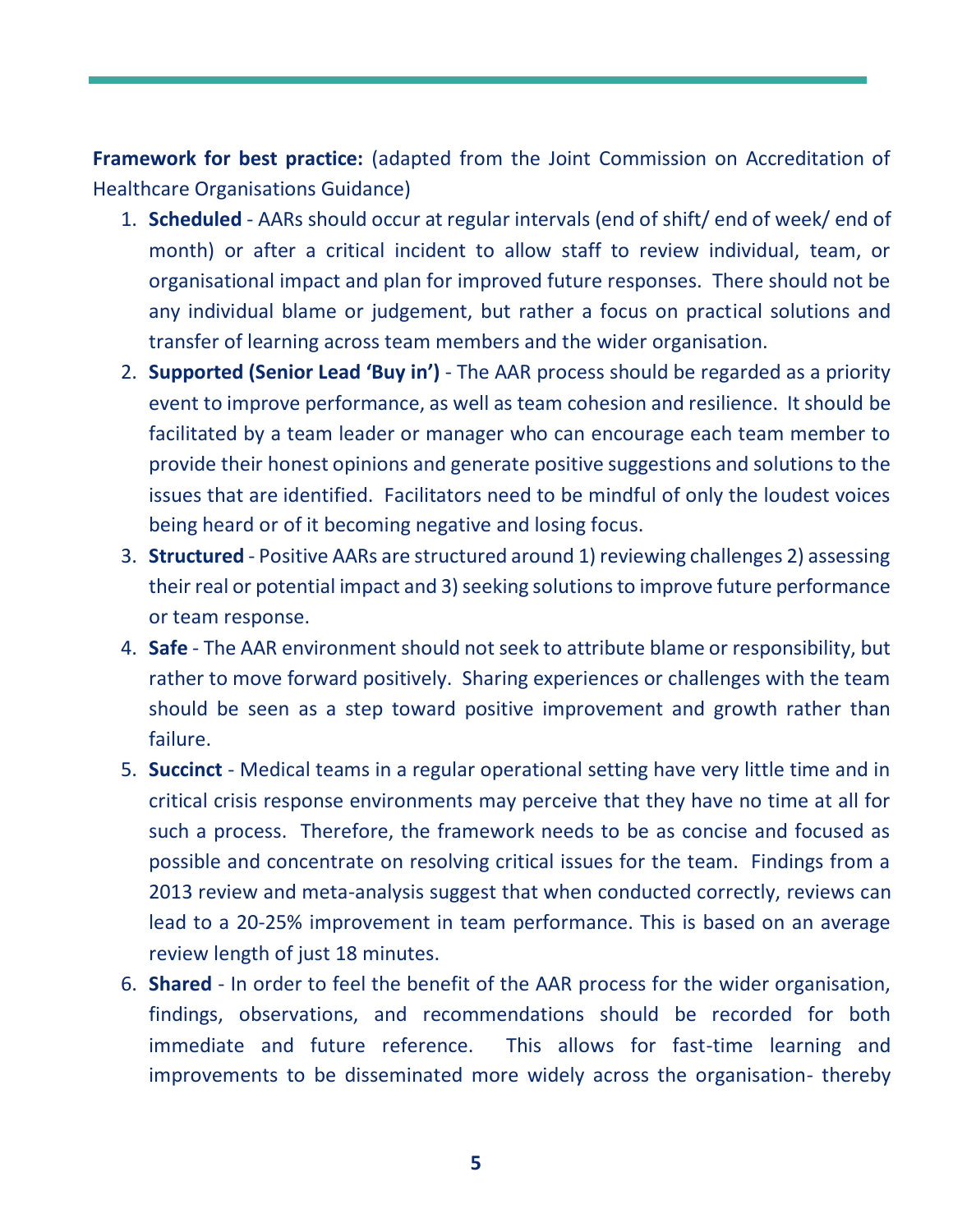creating an organisational impact rather than just limiting the benefit to the individual or team who identified the issue.

In short, to be useful in such high-pressure contexts, resilience reviews need to be:

- routine,
- structured,
- goal-focused, and
- $\bullet$  brief.

## **4. GROUND T.R.U.T.H. - AFTER ACTION REVIEW FRAMEWORK**

This AAR framework should be implemented at shift change, after a critical decision or at the VERY LEAST on a *regular* weekly basis (see full description of each step outlined at end of document):

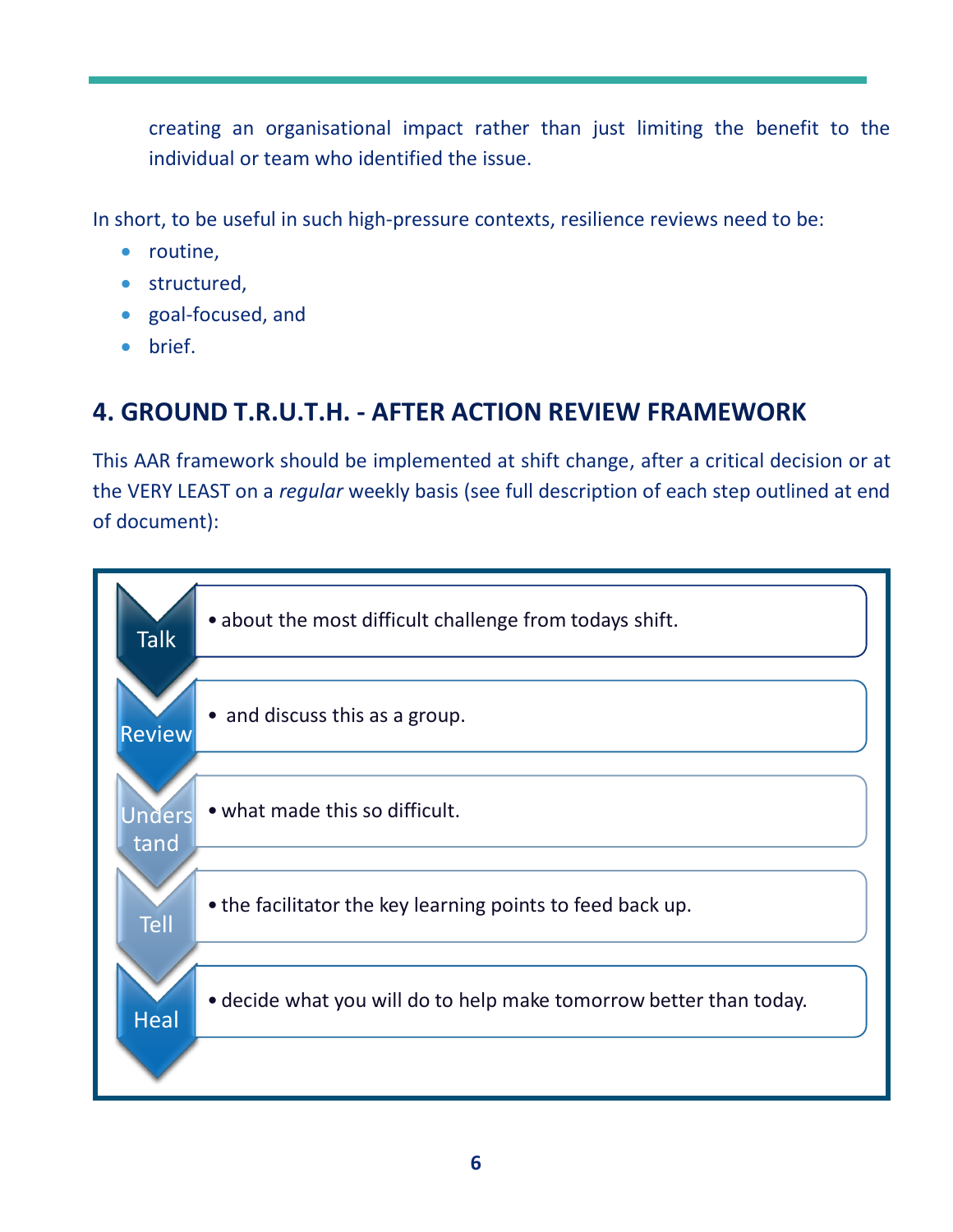**Setup:** Reviews should contain no more than 8-10 people. Ideally, this should be a close working team without a large division in rank between participants.

**Team Leader:** The team leader (TL) would not be expected to chair the AAR and would be considered a participant. Their role will be to ensure the session remains goal-focused and to follow up any resulting actions such as disseminating information to other teams, encouraging staff who appear to be struggling to access additional support, and watching out for less vocal members of the team. TLs can be rotated.

**Facilitator:** we recommend the AAR is led by a member of admin/support staff who will keep the session on schedule and make sure each step of the framework is adhered to in a timely fashion (i.e., NOT directly involved in that front line set of tasks). They will also organise the collection of feedback via the QR codes and record outcomes from the review.

The AAR should run ideally at a regular *weekly time* for a *maximum* of 25-30 minutes. The more frequent and near the AAR is to the actual distressing situation the more likely it is to help reduce Acute Stress Responses in the short-term and post-trauma responses in the long-term.

If time pressure and resources mean it is not possible to complete AAR's on a very regular basis - we have prepared the 'QuickTime Ground TRUTH AAR' which can be completed by individuals on a daily or weekly basis. Feedback from these responses can then be tracked by management to address issues that are emerging over longer periods of time (fortnightly, monthly, quarterly reviews).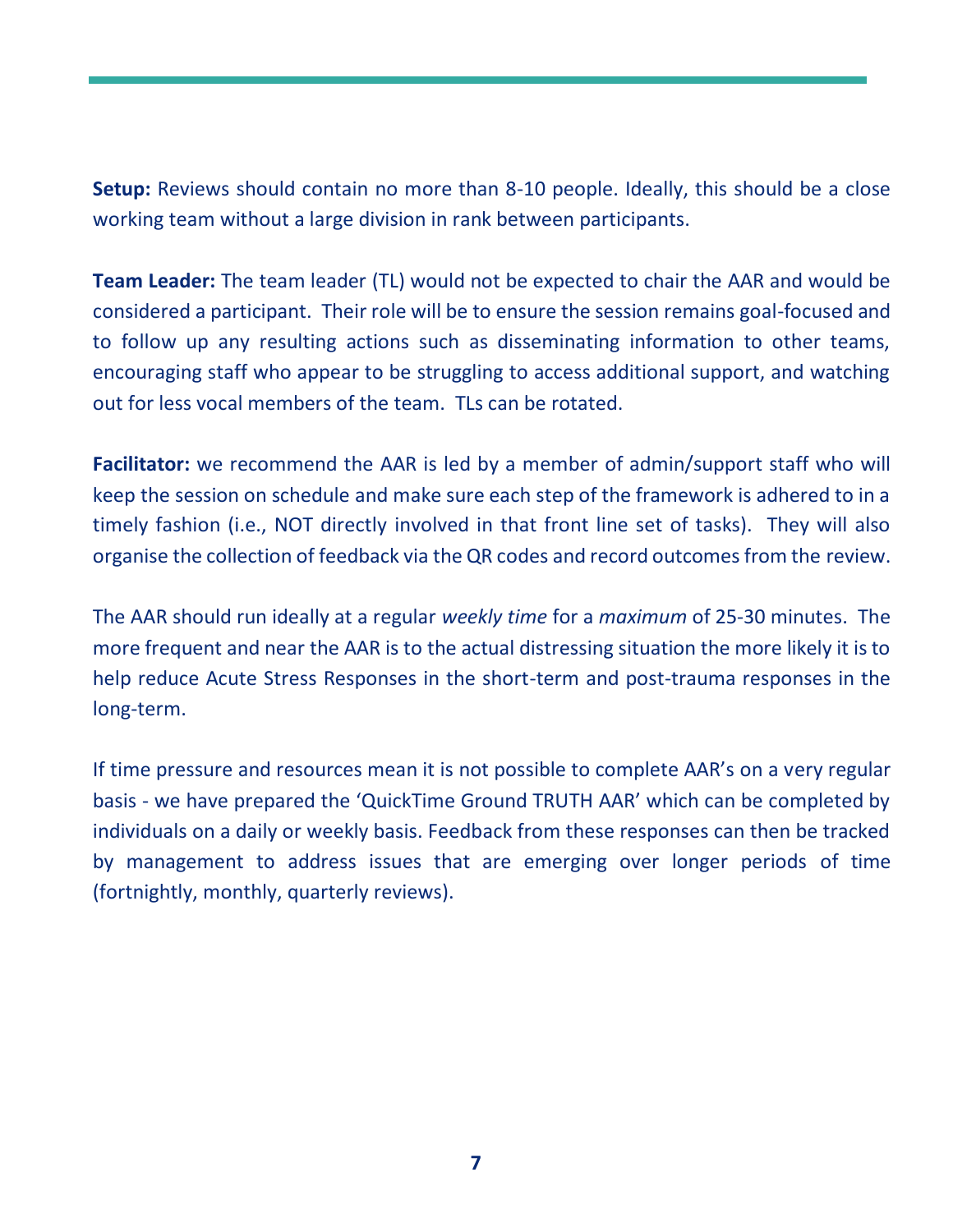## **GUIDE for running a Ground TRUTH AAR session:**

## **Step 1 - TALK: offload/log issues that have arisen for you since the last review (5 min).**

- Complete this step by reviewing the responses on the QuickTime AAR site. Staff can complete the review by logging onto the online site via the QR link (they can simply scan this on their phone or other smart device).
- The site will guide them through a few very short question logs to capture issues from the last 24 hours or week.
- You may collect and collate these from the individual responses to the QuickTime GTAAR data to determine key issues for the team that have arisen and respond to requests by particular staff members to debrief an issue.

*(See appendix for details of the Quick Time GTAAR interface)*

## **Step 2 - REVIEW: Listen and reflect (5 min).**

- Facilitator Allow team members to present the practical issue or experience from the shift with the following prompt questions.
	- 1) What happened (in 4-5 sentences)?
	- 2) In your opinion, what was the most difficult/challenging thing about what happened (in 4-5 words)?
	- 3) Was the situation in your control or out of your control?
	- 4) What would you do differently if you could go back?
	- 5) What outcome would you have wanted?

## **Step 3 - UNDERSTAND: Problem solve (8 min).**

- The facilitator or team leader should identify the key problem for this session.
	- o This will then be set out to the team in pairs or trios to discuss any possible solutions to either a) improving b) coping or c) challenging the current situation.
	- o Keep this discussion as GOAL DIRECTED as possible. Think: what is the overall goal we are trying to achieve?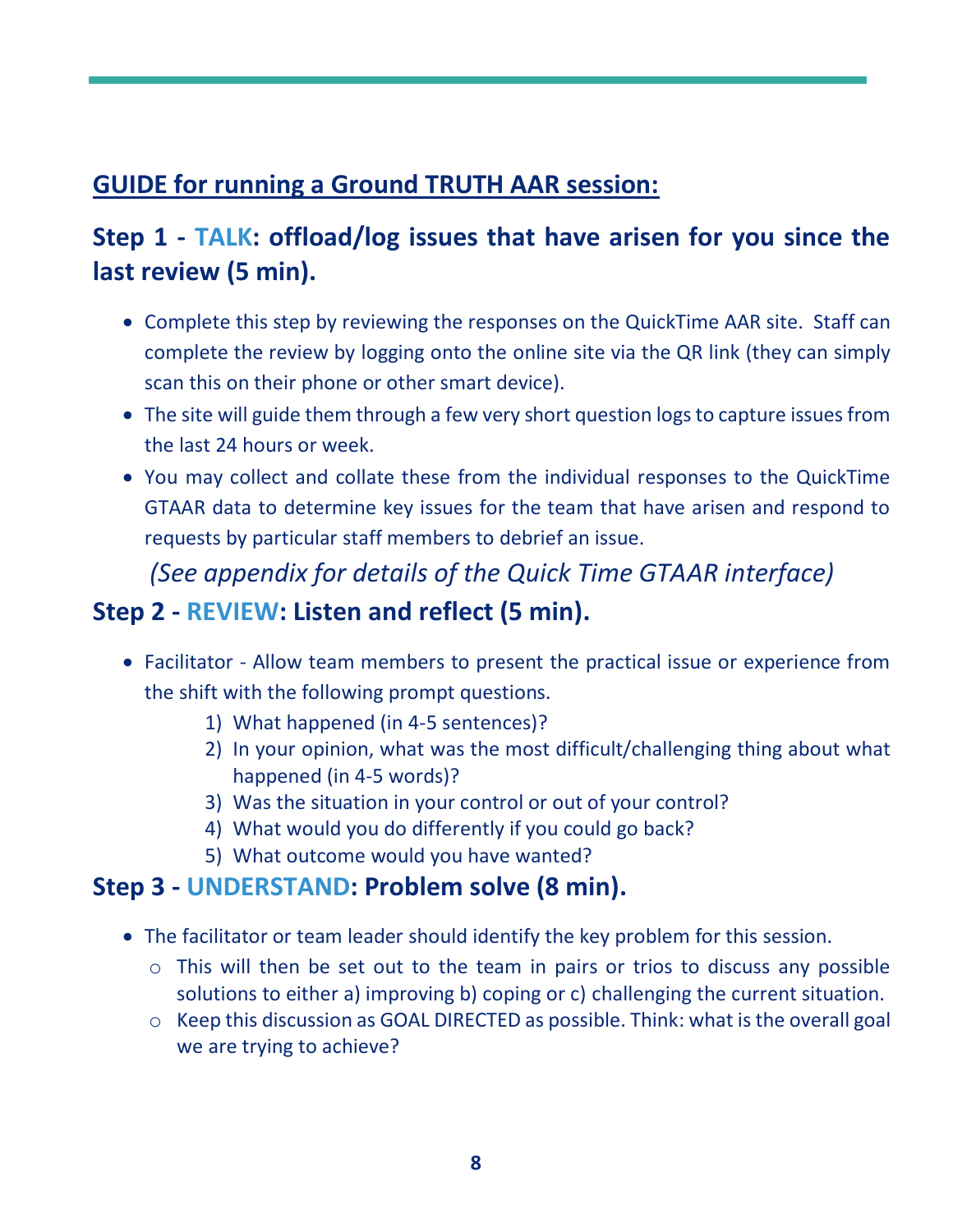#### **Step 4 - TELL: Feedback and disseminate.**

- Take feedback from teams on any possible solutions and how these will be fed back strategically (between teams/ organisationally/ to government).
- If it is just to register the situation and continue to monitor it then emphasise the longer-term significance of this. (e.g. 'Even if nothing changes or can't change because of the practical realities, if we don't tell anyone what this has been like for us on the ground, no one will know. Just logging it allows people to learn and better prepare.").

## **Step 5 - HEAL: Select a repair/resilience strategy (2 min).**

- Decide what you can do to make tomorrow better than today.
- Before you leave, select one thing you are going to do to look after your own wellbeing before tomorrow's challenges.
	- o This would include a suggestion list of 10-20 items but would of course also allow for their own strategies to be selected (e.g. go for a run, exercise, walk the dog, feed the birds, play a game with the kids, have a hot bath, paint nails, do a face mask, do a 5 min meditation, etc.).
	- o Each strategy should take no less than 20 minutes and ideally no more than an hour and should focus on positive coping.
	- o We know treating oneself with unhealthy food or alcohol are frequent 'reward' choices and those shouldn't be banned or judged - but it is something to watch for if a member of a team never chooses any other sort of coping approach.
	- o They may be stuck or struggling to break out of unhealthy coping patterns which can make long-term negative outcomes more likely and may need additional support.

## **Follow-up: Additional support**

\*This would be an important access point to trigger additional psychological support for those who are at trauma saturation point.

o Self-selection - Staff should be allowed to select speaking to an online counsellor as the well-being action they would like if they feel they have reached saturation point.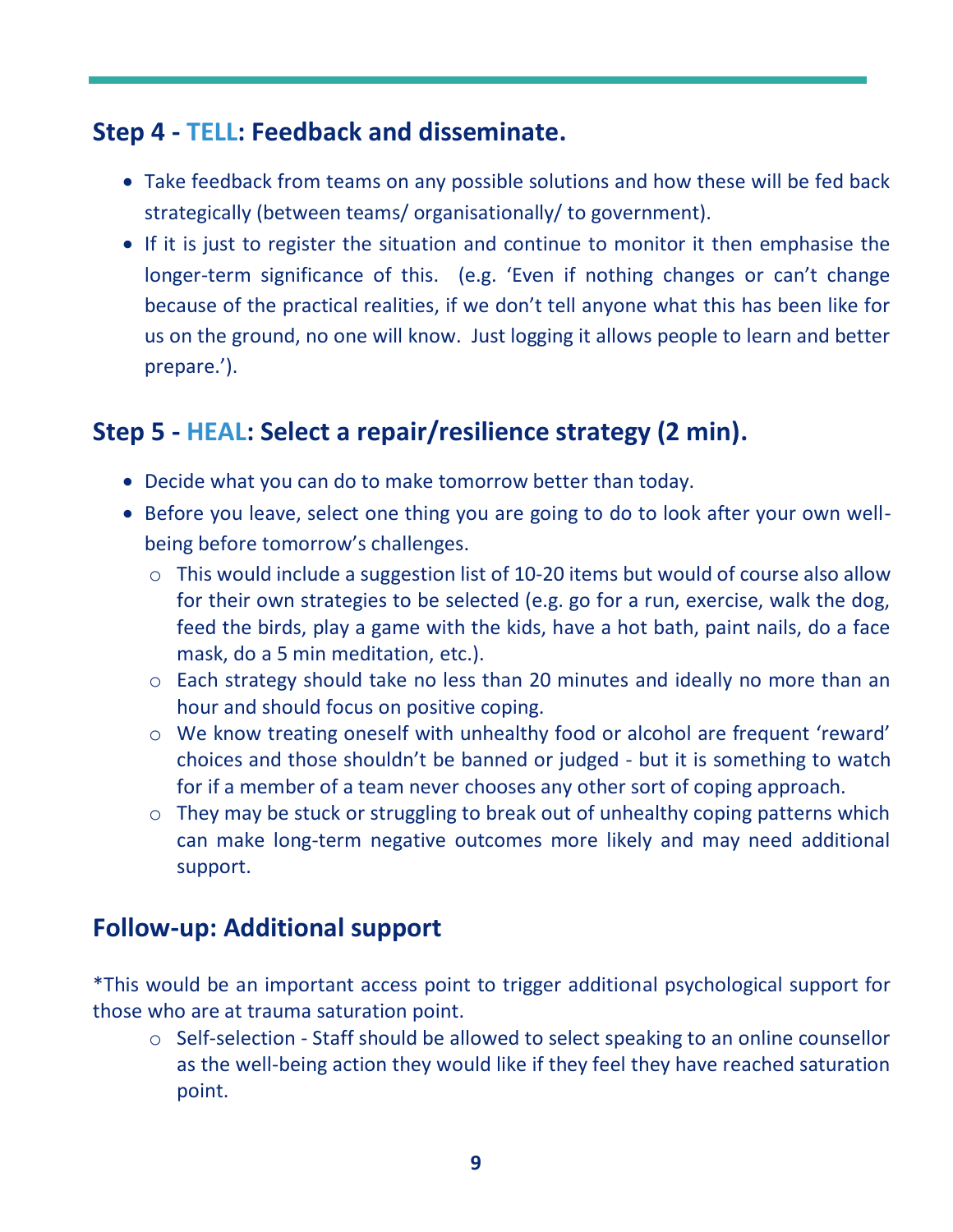- o Concern If managers identify someone who appears to be struggling to cope or adopting regular and persistent 'unhealthy' coping strategies (e.g. two weeks of drinking/ over-eating/ withdrawing), they could encourage staff to access additional support.
- o Time All staff should have a regular agreed interval for accessing additional wellbeing checks or counselling support after a period of time on the 'front-line' (e.g. 10 to 21 days).

#### **Feedback**

Your ANONYMOUS feedback from these AARs WILL be fed back to senior staff. We will analyse trends as best we can from separate and consecutive AARs and will provide very short briefing documents to note if and whether any changes or responses have been actioned. In many cases nothing may change but we will seek to articulate why. In other cases, actions may be responded to our efforts made on your behalf. Critically though, this information is not simply to offload but to exact changes where possible and create learning.

**This document and approach has been written by Emily Alison, Martin Ferguson and Prof Laurence Alison. It is based on trauma recovery debriefs, what works in after action reviews in extremis (military, disaster management) and by authors with a background in research into critical incidents, counselling, DBT and CBT and extensive operational experience**.

<sup>1</sup> Mathieu J.E., et. al.; The influence of shared mental models on team process and performance. J Appl Psychol 85: 273- 283. Apr 2000.

<sup>2</sup> Salas, Edwardo; Klein, Cameron; King, Heid, Salisbury, Mary; Augenstein, Jeffrey S.; Birnbach, David J.; Robinson, Donald W.; Upshaw, Christian; Debriefing Medical Teams: 12 Evidence-Based Best Practices and Tips. Joint Commission on Accreditation of Healthcare Organisations. Vol 34 No 9 518-527; September 2008.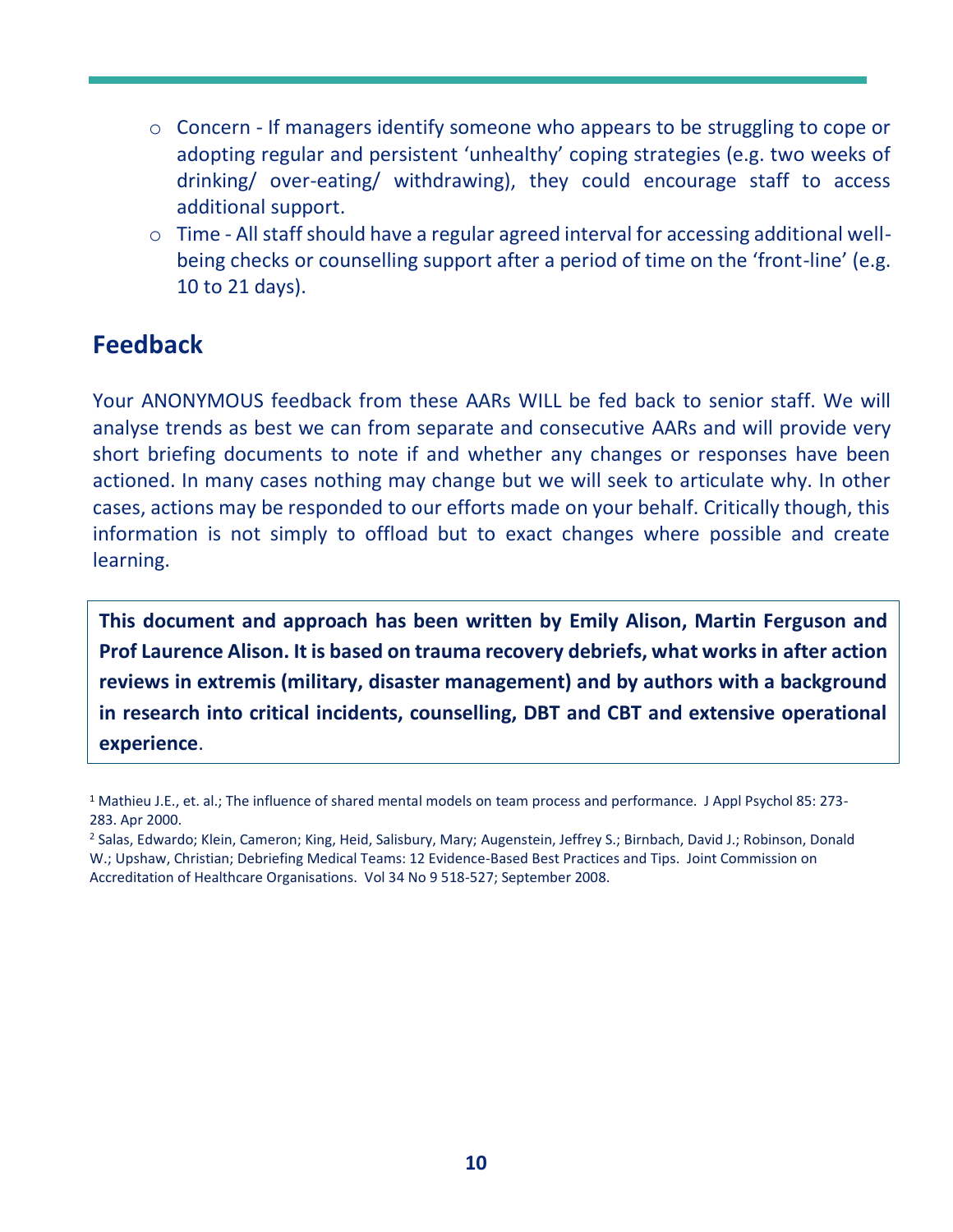#### **TALK**

- 1. What has been the most difficult part of your day?
- 2. What is the primary thing that made this difficult?
	-
	- Logistics (travel/ space/ time) Issues with Patients
	- Managing/ Interacting with Colleagues Issues with Patients' loved ones
	-
	- Managing Emotional distress
	- Other: ...
	- Lack of Equipment X Management decisions
		-
		-
	- Policy-decisions **by Workload pressure** 
		- $\bullet$  Separation from family/ feeling isolated

#### **REVIEW**

- 3. Describe in 2-3 sentences what you think specifically made the situation difficult to deal with:
- 4. Was there anything you wish you could have changed or done differently? (It is ok if the answer is no.)
- 5. What outcome would you have wanted?

(It is ok if this outcome would not have been possible.)

#### **UNDERSTAND**

6. Is there anything you could do to improve or cope with the situation should it arise again? (It is ok if the answer is no, just knowing what to expect can sometimes help you prepare and cope better next time.)

#### **TELL**

- 7. Describe in 2-3 sentences what learning, or advice would you give to someone else who was in the same situation?
- 8. Describe in 2-3 sentences what would you like to feedback to colleagues/ managers or the organization as a whole?

#### **HEAL**

- 9. What small thing can you do in the next 24 hours to help repair yourself in preparation for the next challenge?
	- Go for a 15-20-minute walk (alone, with the dog, with a family member).
	- Exercise session (run, yoga, cardio, bike, HIIT).
	- Meditation or mindfulness (5 min breathing task, stretching, reflection).
	- Self-care (hot shower or bath, face mask, paint nails).
	- Indulgence (favourite tv show, meal, pudding, drink but be careful not to over do this one).
	- Other: ...

#### *Follow-up:*

- 10. Would you like to be referred for additional support?
	- Yes/ No
- 11. Do you want to review the issue in more detail (either with your team manager or via a team AAR-After Action Review)?
	- Yes/ No
- **11** 12. If so, please note your ID and location below, so this can be referred to the right department.